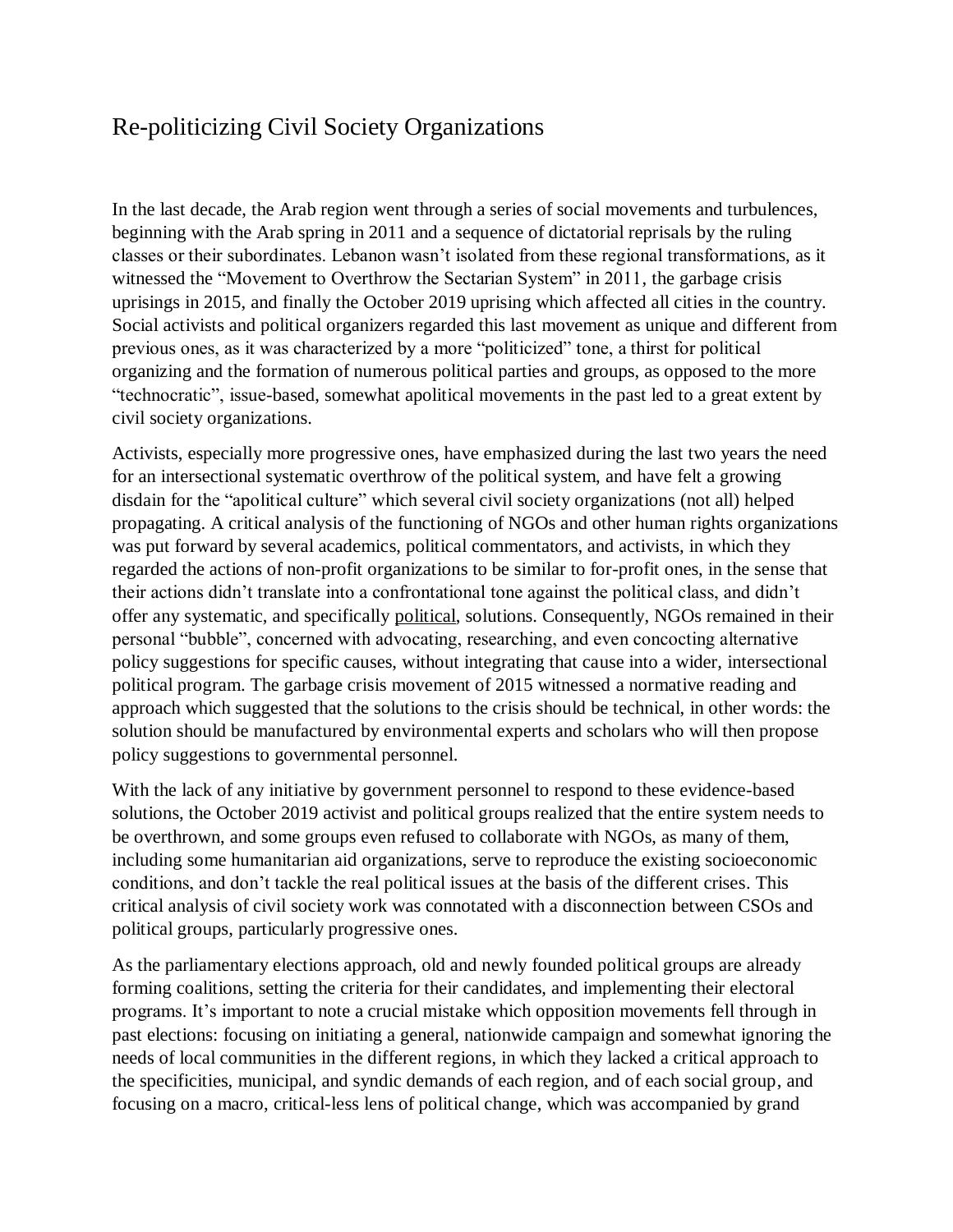narratives and general slogans such as "anti-corruption" and lacked the contextually-based, micro lens needed to deal with the different communities.

This is where the role of civil society organizations can be pivotal, and many of them have already began implementing these strategies. As the political parties start formulating their electoral programs in the various regions, door-to-door inquiries into local communities' demands and the systematic reforms needed to improve the ecological livelihoods need to be supplemented by evidence-based data.

NGOs such as Nahnoo have focused on public spaces for the last two decades and have led numerous campaigns which have put them in direct confrontation with local authorities, including legal issues. The expertise that the organizations can provide to better concoct reform programs for parliamentary and municipal candidates is necessary and can help candidates in each district to adapt their programs to local needs related to public spaces.

KAFA (enough) Violence & Exploitation have even began directly contacting political groups so that they can include a personal status law and reforms related gender justice in their electoral programs.

Many opposition progressive groups have focused on decentralization as a major target for better administrative and socioeconomic management of Lebanese communities, and this is made difficult by the lack of data in official governmental institutions and the offices of classic political parties which have long disregarded areas in the North, in Baalbek El-Hermel and others. The information however is plentifully present in humanitarian NGOs, which have carried out aid programs in most of the marginalized areas but are yet to politicize their information and implement them within a systematic political program.

Grand sectarian and geopolitical discourses have long shaped Lebanese politics and have led to a technically and politically clueless elite to benefit from the system, leaving the most marginalized communities not only void of any of their basic daily needs, but also void of any source of information or tools to make sustainable change.

Politicizing expertise in human rights issues is a necessity to escape the [deterioration-crisis-aid] cycle, and civil society organizations have a crucial part to play in providing political campaigns and groups with the necessary data and tools for a sustainable, just, and rights-based sociopolitical change and politicizing their activities.

Advocacy and a rights-based engagement by political groups coupled with the technical expertise of civil society organizations can be at the forefront of leading a discourse that tackles the different communities' rights in their specific contexts, whether it be environmental issues and the increasing privatization of public beaches and spaces, sectarian courts and a patriarchal culture that hugely disfavor women and minorities' prospects for social and political participation, or the socioeconomic structure that further marginalize communities at the periphery.